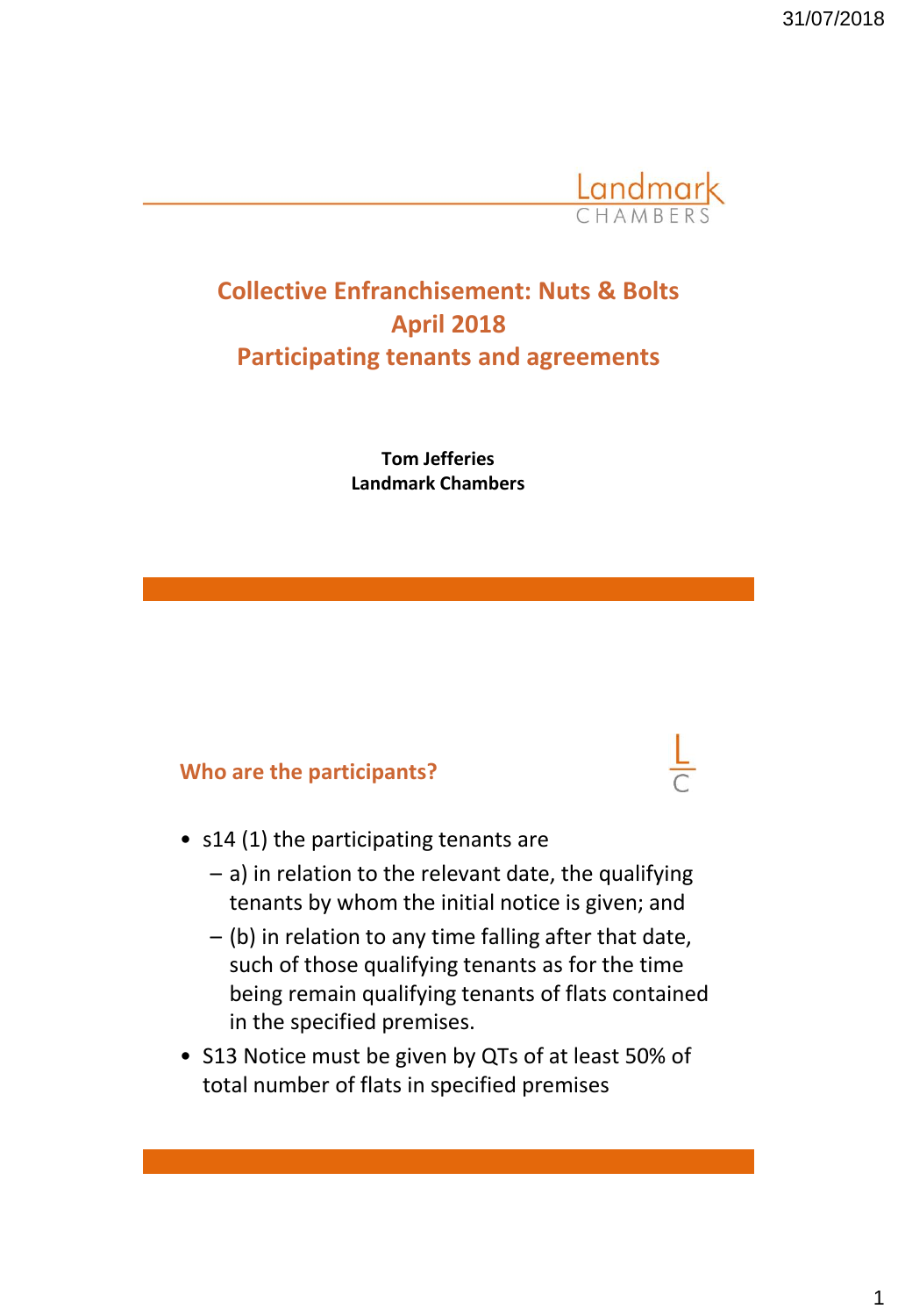$\frac{L}{C}$ 

# **Restrictions on eligibility**

- Must be registered proprietor unless new equitable lease
- Cannot be QT if
	- $-$  own more than 2 flats  $-$  s6(5)
	- 2 leases with different landlords s6(5)
- Ineligible without permission of court if forfeiture proceedings pending (schedule 3 para 3)
- Complex issues under schedule 3 if lease nearing expiry

# **Participants are self-selecting…**

Relevant factors

- Desire to extend leases
- Price payable
- Marriage value only payable for
	- Participating tenants
	- Unexpired terms no more than 80 years
- Length of unexpired term
- Management control
- Solidarity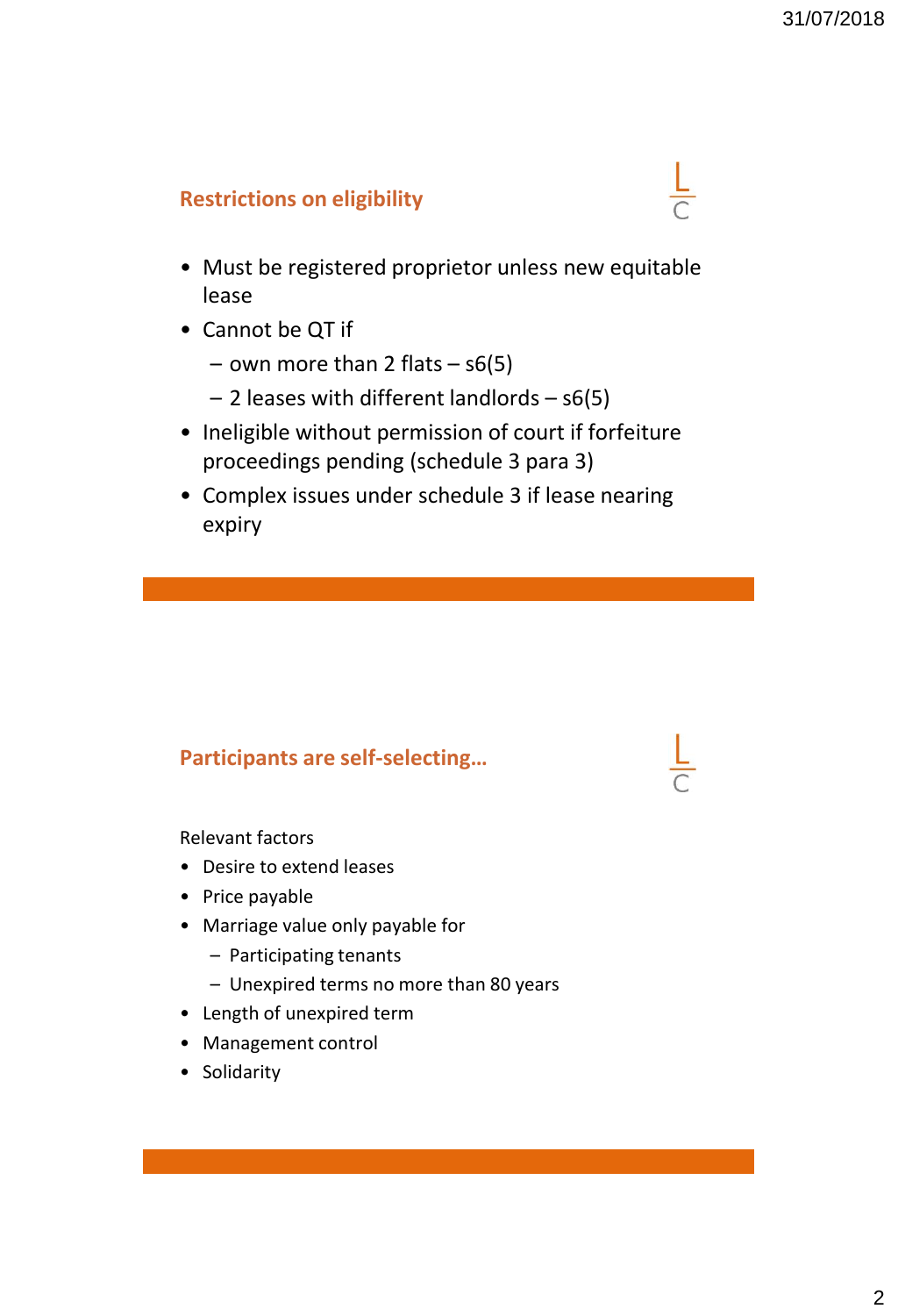#### **Section 18 agreements**

Section 18(1): If at any time during the period beginning with the relevant date and ending with the time when a binding contract is entered into in pursuance of the initial notice—

(a) there subsists between the nominee purchaser and a person other than a participating tenant any agreement (of whatever nature) providing for the disposal of a relevant interest, or

(b) if the nominee purchaser is a company, any person other than a participating tenant holds any share in that company by virtue of which a relevant interest may be acquired,

the existence of that agreement or shareholding shall be notified to the reversioner by the nominee purchaser as soon as possible ...

#### **Dealing with changes to the participants**

- Section 14
	- Assignment requires the election of the assignee
	- Latecomers requires approval of the existing participants
- No particular formalities to approval: see *82 Portland Place (Freehold) Limited v Howard de Walden Estates Limited*  [2014] UKUT 0133(LC) – nominee purchaser had authority to approve on tenants' behalf.
- Death, personal representatives, bankruptcy and mortgagees.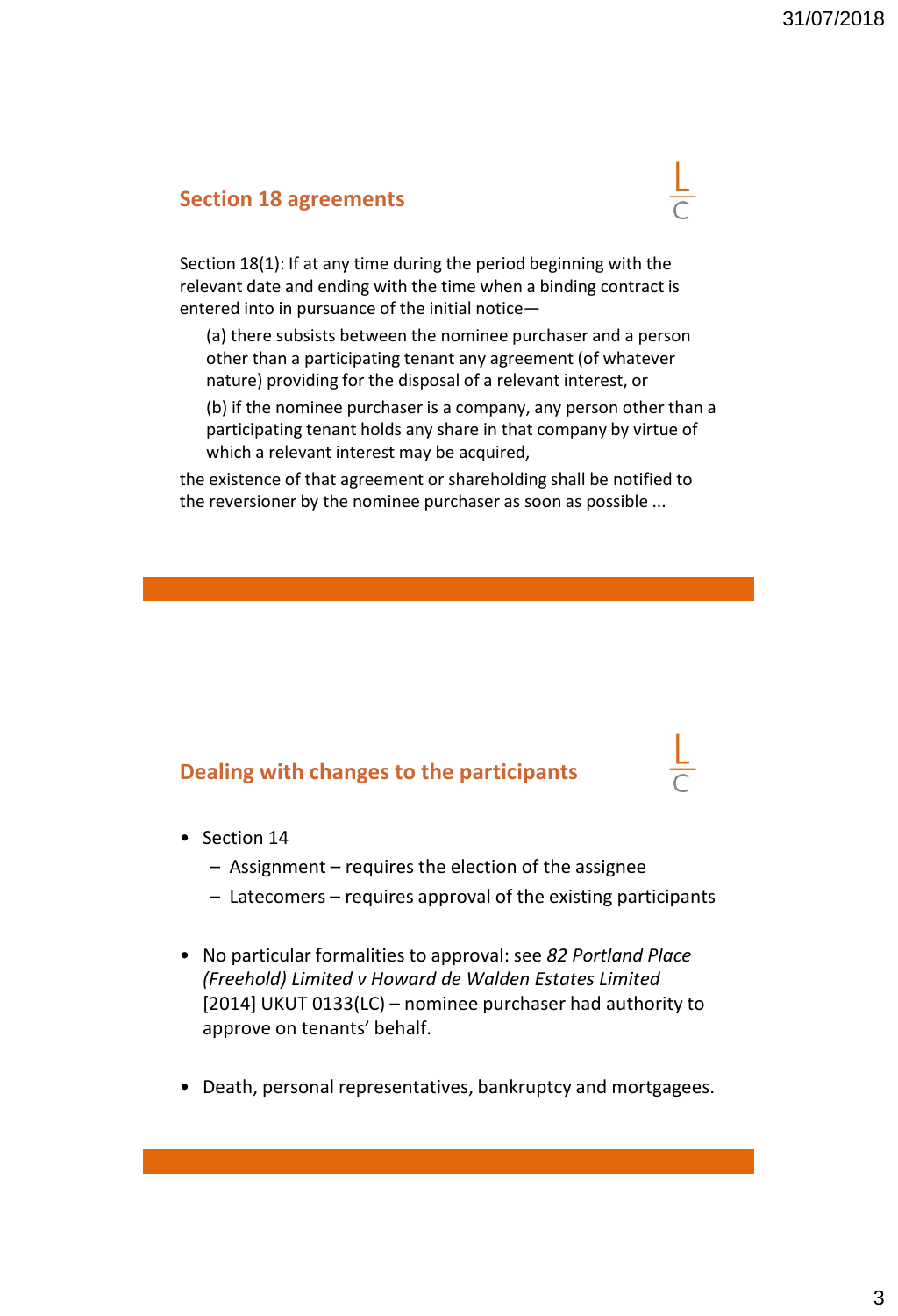## **A cunning plan…**



- Marriage value is only payable for those "persons who are participating tenants immediately before a binding contract is entered into in pursuance of the initial notice": Schedule 6 para. 4(2)
- *Earl Cadogan v Cadogan Square Ltd* [2011] UKUT 154 (LC); [2011] 3 E.G.L.R. 127.

### **Participation agreements Why, when and who?**

- Why have one?
- When you know
	- The participants
	- The estimated price and costs
	- Means of funding
	- The tax implications
- Who?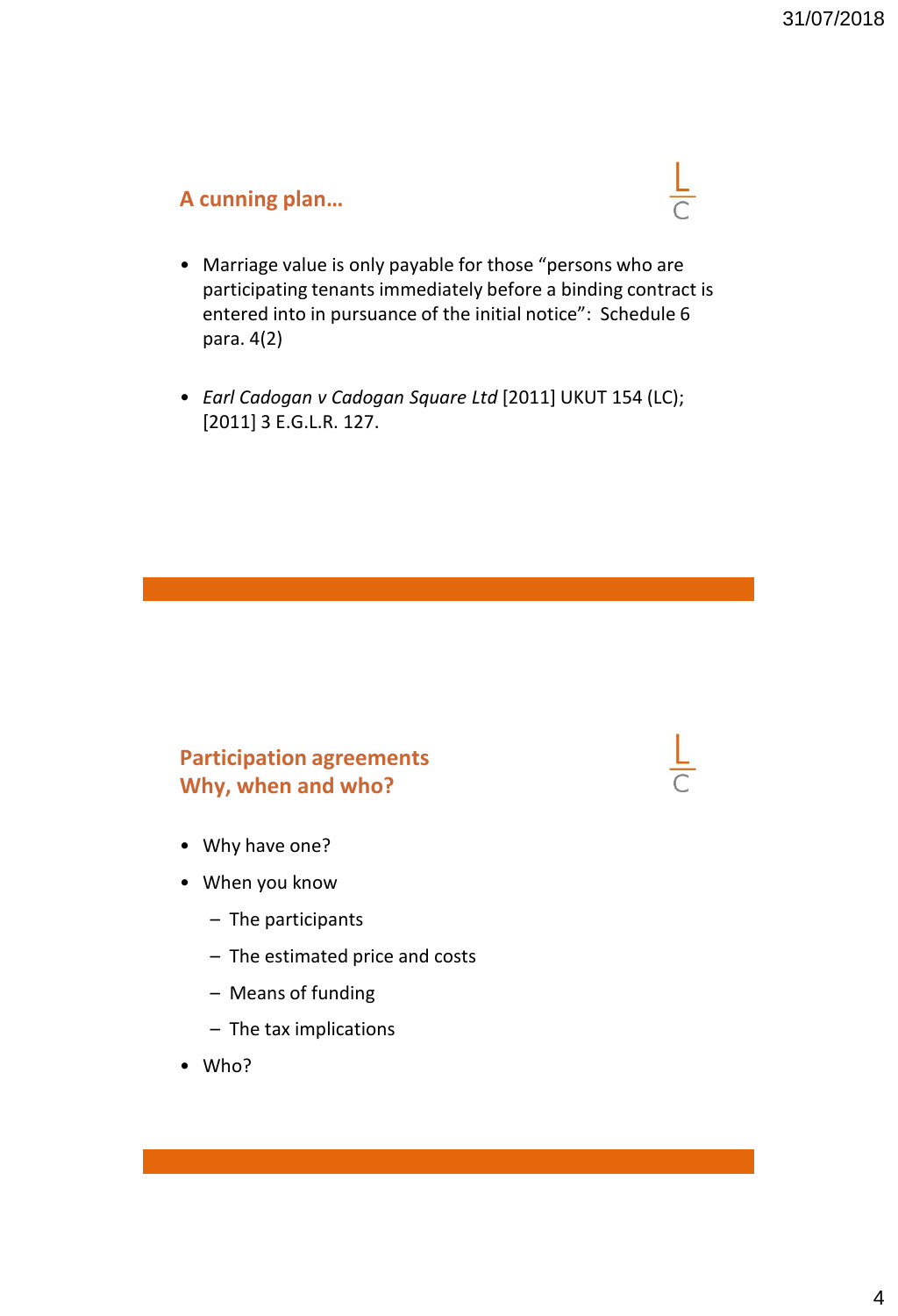# **Participation agreements Standard Provisions**

- Role and obligations of Nominee Purchaser
- Warranties
- Authority to sign notice
- Participating Tenants' Covenants
- Apportionment of premium
- Grant of new leases

# **Participation agreements Change of parties**

- Assignments
- Including non–participants
- Death
- Withdrawal